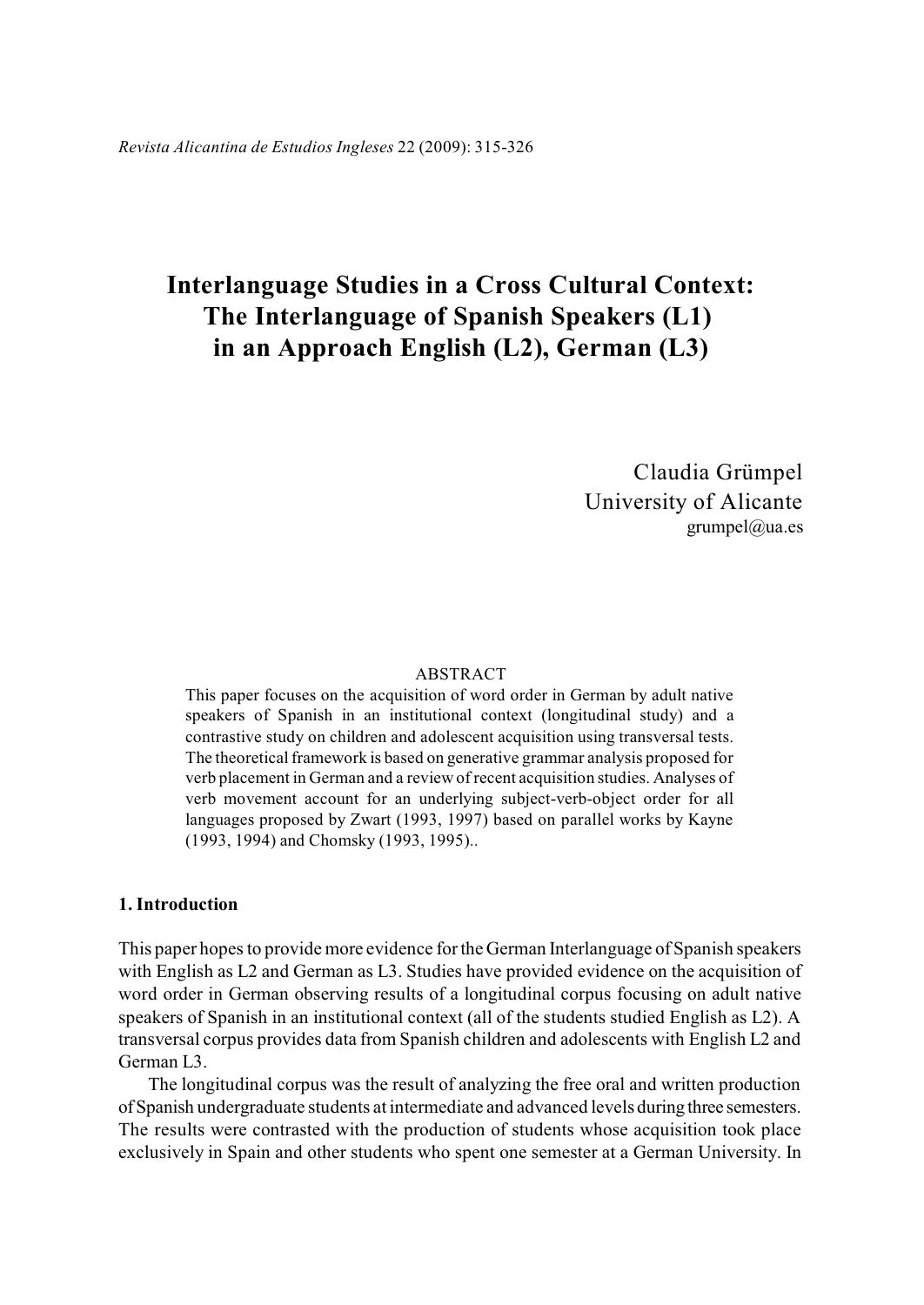addition to this longitudinal corpus, three transversal tests were carried out on our subjects and results were contrasted with those of native German speakers.

The transversal corpus of child and adolescent learners is based on the same three tranversal tests used by Grümpel (2000) and they allow us to provide more evidence regarding these hypotheses. The transversal corpus carried out by Martínez (2005) stems from children and adolescents from 9 to 16 years old. Some of these children are native speakers of basque. The interlanguage of these should also provide more evidence for the "Initial Syntax Hypothesis of Platzack" (1996).

#### **2. Theoretical framework**

The theoretical framework of this study is based on the generative grammar analysis proposed for verb placement in German and a review of recent acquisition studies. Early word order studies in this framework of German were based on an underlying subject-object-verb order initiated by Koster (1975) and Den Besten (1977). Recent analyses of verb movement account for an underlying subject-verb-object order for all languages as proposed by Zwart (1993, 1997), based on parallel works by Kayne (1993, 1994) and Chomsky (1993, 1995).

In this study, I adopt the proposal made by Zwart, Kayne and Chomsky, and I analyze the production of the subjects based on an underlying SVO order. The superficial word order we find in the oral and written language are considered to be a result of verb and object movement.

In the Minimalist Program (1993, 1995) the parametrical variation is localized as in former analyses in functional categories. In addition, features are introduced and the directionality parameter is revised since all movements are made to the left (Kayne, 1994). Parameterization exists in the form of features [+/-].

More concretely, in this SVO approach, overt movement needs strong verbal features in *AgrS*, but in the case of German the absence of verb movement in embedded clauses implies that these features are not strong. Therefore, Zwart (1993) assumes that strong nominal features (N-features include person and number) trigger movement from V to AgrS where they are lexicalized as subject- initial main clauses (1a.).

Embedded clauses (1b.) introduced by a complementizer contain lexical and categorical features (LC-features). In Zwart's analysis, the formal features of the verb rise in all clauses to AgrS and are attracted by the complementizer (COMP). The verb cannot be lexicalized in COMP, as the complementizer already contains LC-features and is achieved with the help of the formal features of the verb. The result is the lexicalization of the complementizer and the finite verb remains *in situ* which gives us a superficial COMP SOV order.

Finally, there is the case of non-subject-initial clauses where COMP is projected with a lexically empty complementizer (1c). In this case as well, the formal features of the verb rise first on to AgrS and go on to COMP; nevertheless, there is no complementizer and there are no LC-features either. Therefore, the F-features of the verb need the LC-features and oblige them to rise as a Last Resource operation. The result is lexicalization of V in C which gives us a superficial VSO order.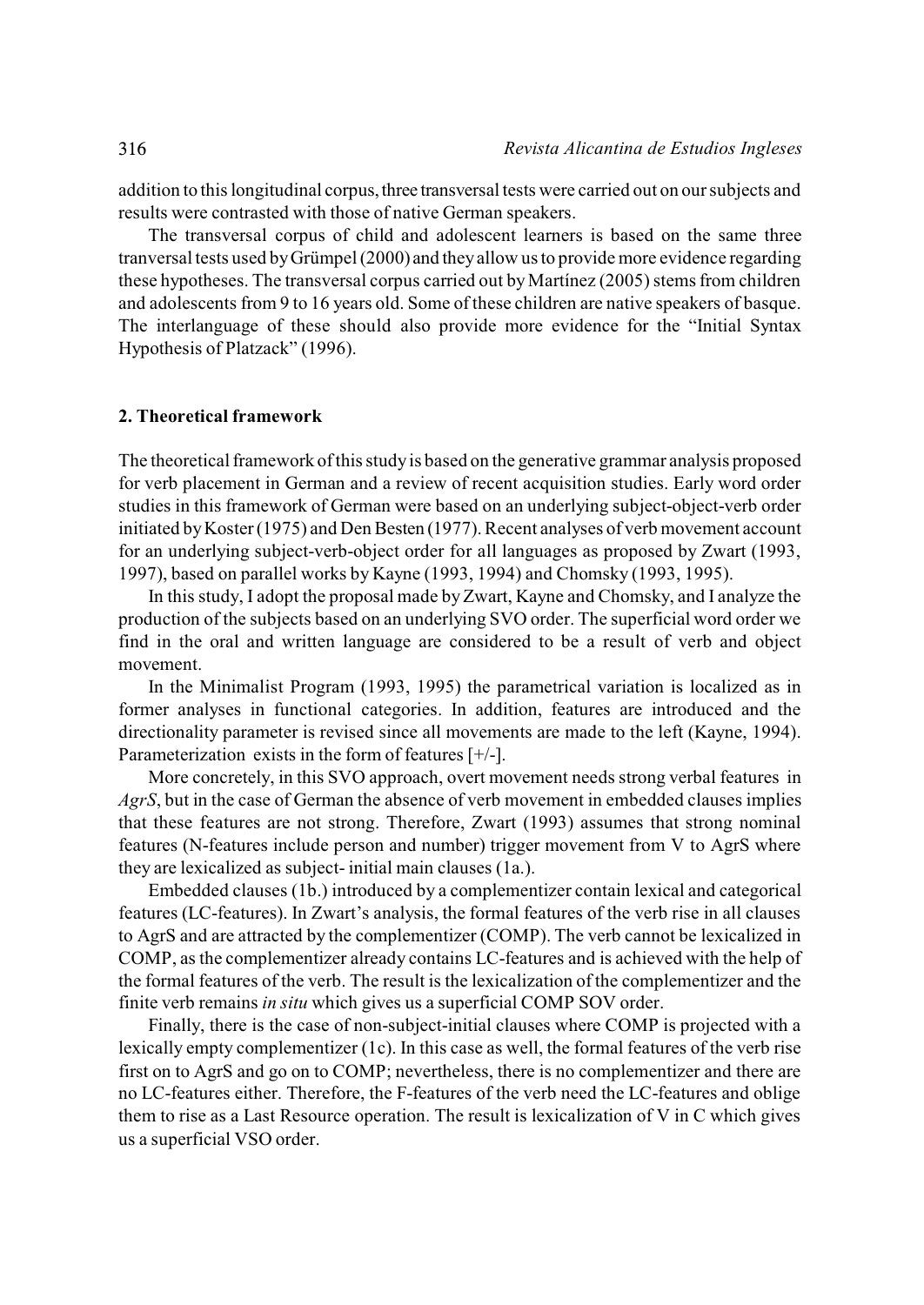*Interlanguage Studies in a Cross Cultural Context* 317



**Figure 1.** SVO approach.

This approach is based on the assumption made by Halle and Marantz (1993), Chomsky (1995) and Zwart (1993, 1995) that lexical elements are bundles of features which contain formal features (F-features) and lexical categorical features(LC-features). From this point of view movement is a combination of F-movement and LC-movement. Movement to check features is always F-movement, while LC-movement is a "last resort movement" to create a morphosyntactic complex which contains F and LC-features.

What I wish to analyze is whether these movements are present in the German interlanguage and especially whether LC-features are interpreted correctlyby our subjects. In the case of non-subject-initial main clauses, we pay special attention to the LC-movement as last resort movement.

Platzack (1996) proposes the *Initial Hypothesis of Syntax (HIS)* assuming a SVO order as initial state for Language Acquisition. For Platzack, marked values in the initial state of language do not exist. This means that all values are initially weak for First and Second Language Acquisition. In this way, language acquisition could be seen as a gradual process from the IHS state towards values of the language to be acquired.

We also have to mention the pioneering ZISA project (Zweitspracherwerb italienischer,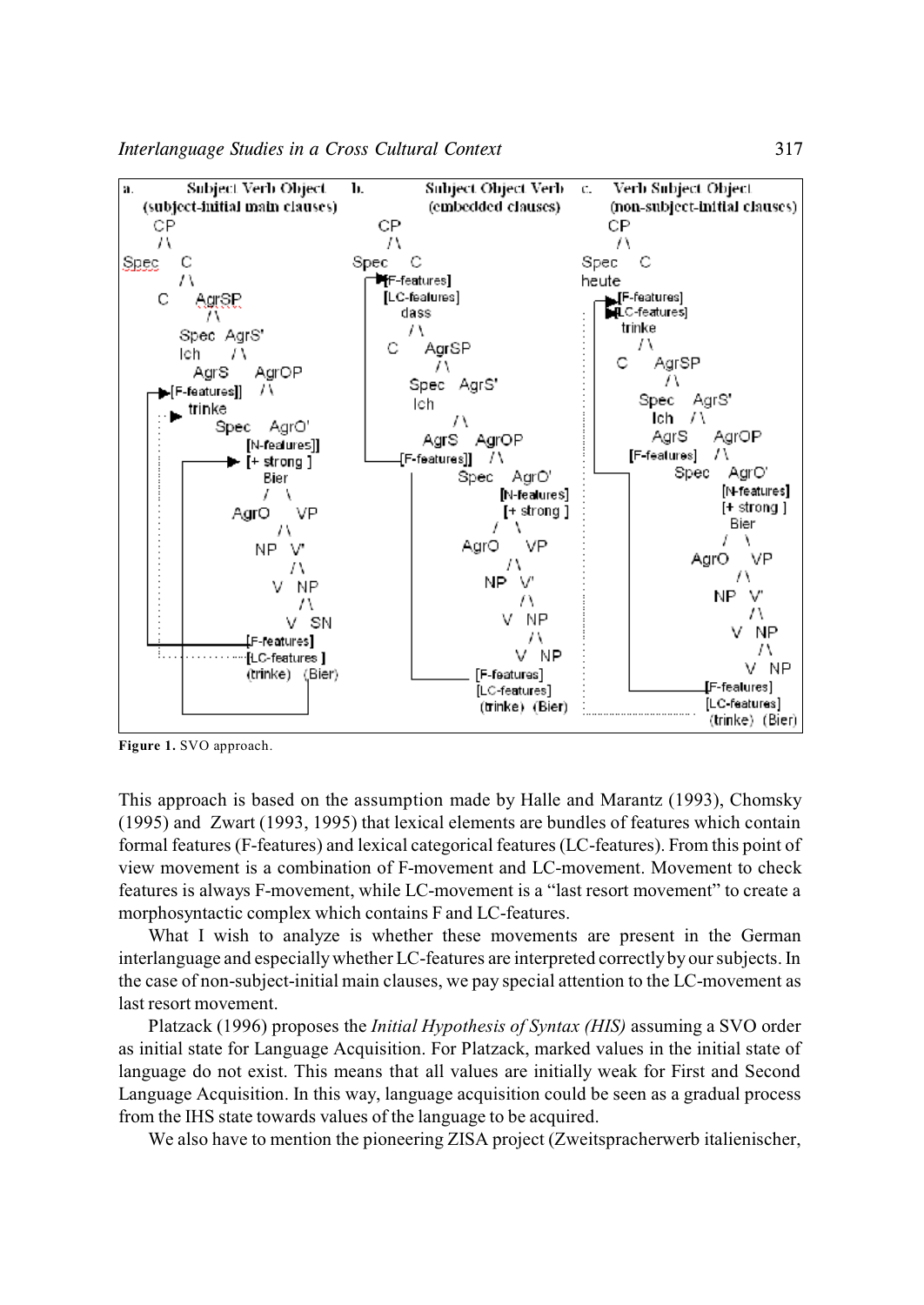portugiesischer und spanischer Arbeiter) of Meisel, Clahsen and Pienemann (1981) and related studies. We remember that this study focused on Italian, Portuguese and Spanish workers and their acquisition of German in a longitudinal study. The results of this research were the well known developmental sequence on the acquisition of German word order:

| <b>Figure 2.</b> Developmental sequence on the acquisition of German word order |  |
|---------------------------------------------------------------------------------|--|
|---------------------------------------------------------------------------------|--|

| <b>SVO</b> | <b>ADV</b> | <b>SEP</b> | INV | <b>V-FINAL</b> |
|------------|------------|------------|-----|----------------|
|            |            |            |     |                |

(Clahsen, 1980; Pienemann, 1980, 1981; Meisel, Clahsen y Pienemann, 1981; Clahsen,Meisel y Pienemann, 1983)

The subjects of ZISA started out using a canonical SVO order. In the second stage, they used adverbs in a topicalized position, but without respecting subject inversion. In the third stage of developmental sequence, verbal material was separated (separate verbs, perfect, modals). Having achieved this step, subjects start to invert correctly (XVSO). Mastering of previous structures enables subjects to apply final verbs in embedded sentences.

A lot of research has been done since and a large number of manuals apply this sequence; hence, acquisition studies in an institutional context are marked by these learning steps. The proposal of this study is not to refute former findings, but to investigate the distribution of deficient structures at an intermediate level and the influence of L1 and Universal Grammar at this stage.

## **4. Working Hypothesis**

Adopting the theoretical framework of Chomsky, Kayne and Zwart we pretend to answer the following statements for L2 acquisition (Grümpel, 2000):

Do second language learners acquire verb movement [+/-] and object movement [+] systematically or is movement in Interlanguage Grammars just optional? Does natural and instruction input lead student to review strong or weak values in their L2- lexis?

Do lexical categories inherent to all complementizers in German trigger their lexicalization in C and therefore need no verb movement? Is there a sensibility for LC-features in an explicit complementizer in L2 acquisition?

Do L2-learners show less sensibility regarding the following abstract movements? Topicalization projects C without lexical features, therefore C needs the LC-features of the verb for work in C.

Do L2-learners overgeneralize verb final patterns once they are incorporated into their Interlanguage Grammar?

### **5. Longitudinal study (adult university students)**

### 5.1. The corpus

The acquisition data of this study comprises 8 Spanish undergraduate students from a Spanish University between 19 and 25 years old. All subjects started German classes at the same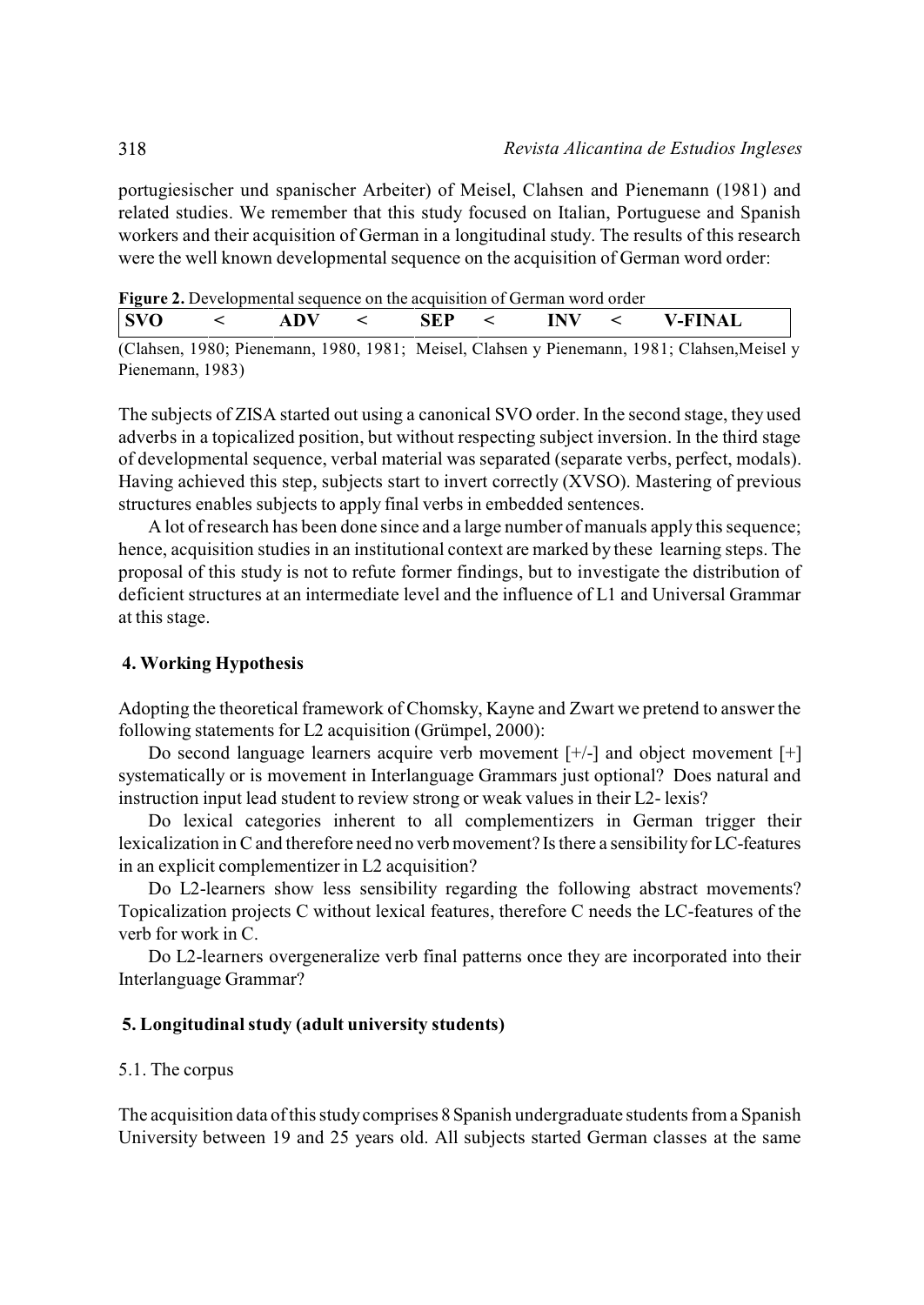University in Spain without any previous knowledge of the language. At the end of their 2nd year, students were administered a level test with scores ranging between middle and high intermediate levels. I decided to divide the research data into three groups, as we can see in Figure 3.

| <b>Experimental Group I:</b>  |                                                                          |
|-------------------------------|--------------------------------------------------------------------------|
| Maria                         | 3rd Semester of formal instruction (UEM):                                |
| Mario                         | Instruction: 300 hours                                                   |
| Marisa                        |                                                                          |
| Marta                         | Period: October 1997 - December 1997                                     |
| Lola                          | January 1998 – February 1998                                             |
| <b>Experimental Group II</b>  |                                                                          |
| Maria                         | 4th Semester of formal instruction (UEM)                                 |
| Mario                         | Instruction: 425 horas                                                   |
| Marisa                        | Period: February 1998 – May 1998                                         |
| Belen                         |                                                                          |
| <b>Experimental Group III</b> |                                                                          |
| Carla                         | 4 <sup>th</sup> Semester of formal instruction (UEM) after 1 semester of |
|                               | ERASMUS at a German University: 425 hours + immersion                    |
| Juan                          | (ERASMUS)                                                                |
|                               | Period: February 1998 – May 1998                                         |

**Figure 3.** Experimental Groups (Grümpel, 2000, 2009)

\*All names of subjects are pseudonyms

As we can see in Figure 3, the subjects received intensive instruction during their first year at university (Spanish L1, English L2, German L3). The longitudinal data stems from their second year of university. Special attention was paid to the third group who spent one semester at a German university as exchange students following the same program. Data from Group I was taken after 300 hours of instruction input. Group II started out with 425 hours of instruction and finished its 2nd year with 565 hours of formal instruction.

In Figure 4 we see that our subjects have been followed longitudinally throughout the acquisition of German as a third language. At the end of this empirical study they were also underwent cross-linguistic studies via written and oral tests regarding SVO, XVSO and SOV structures.

**Figure 4.** Corpus data

| Longitudinal Study                  | -written competence                     |  |  |
|-------------------------------------|-----------------------------------------|--|--|
| Cross-linguistic data (transversal) | - oral and written multiply choice/plus |  |  |
|                                     | iustification                           |  |  |
| Cross-linguistic data               | - translation test                      |  |  |

The data for the longitudinal study was collected during periods from one to two weeks in the classroom after having given lexical items regarding the topic of the essay. In each group, we collected samples from our students over a period of one to two weeks. We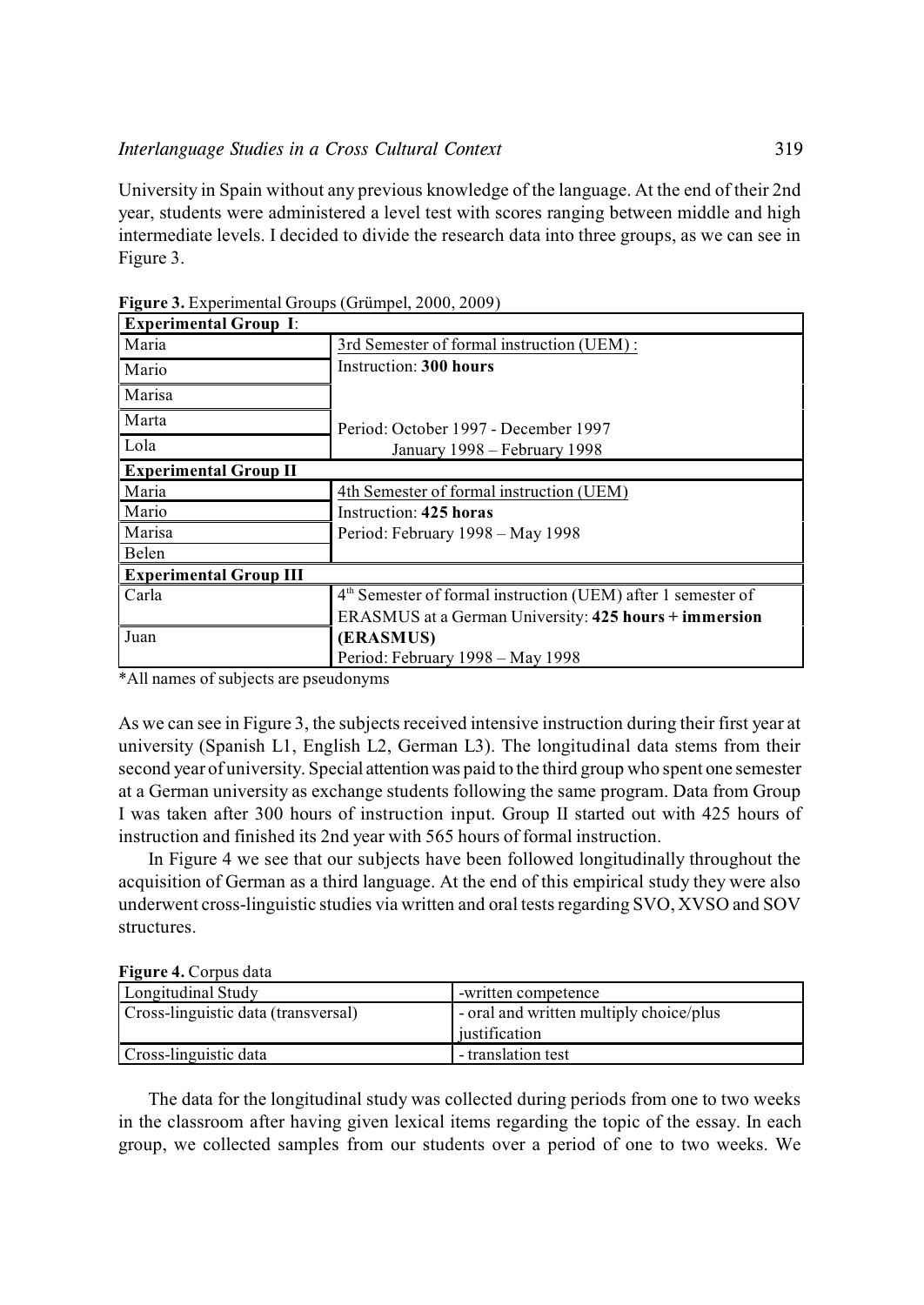analyzed a total of 1966 samples of sentences produced by our subjects.

In the transversal test, students were given a grammatical judgment exam consisting of 90 sentences. In the oral test, students listened to sentences read aloud bya native speaker and then had to decide whether each sentence was grammatically correct or not.

# 5.2. Results and discussion

Taking into account the data results illustrated in Figure 5, there is evidence that the students of this study showed the following hierarchy on difficulty:

# **XVSO** *> SOV > SVO*

|             | Group I            | Group II          | Group III          |
|-------------|--------------------|-------------------|--------------------|
| <b>XVSO</b> | $40,32\%$ (75/186) | 25,96(27/104)     | $11,11\%$ (12/108) |
| <b>SOV</b>  | $16,09\%$ (44/274) | 12,61(14/111)     | $8,61\%$ (13/151)  |
| <b>SVO</b>  | 7,23% (26/336)     | $6,09\%$ (14/230) | 3,43(6/175)        |

Figure  $5:$  Non native forms for each empirical group and structures

The first group, which was the least advanced, showed that subject initial main clauses (SVO) were used preferentially at the beginning and were quite close to native level. Given that this was the most used structure at this stage compared with marked structures such as SOV and XVSO, we see that this unmarked form is used with preference in their L1 (Spanish) and their L2 (English). As they went on in their acquisition process, our students used more and more complementizers and incorporated object movement [+] paired with absence of verb movement [-]. Nevertheless movements were optional in this group .

On the other hand, the data showed that the German embedded structure SOV was growing more robust in Groups II and III, as non-native forms in SOV dropped in Group II from 16,09% to 12,61% and in Group III to 8,6%. This data suggests that  $[+/$ - verb movement] and [+object movement] is incorporated gradually according to instruction and input data. This process is not lineal, as is shown in Figures 6 and 7.

| Period    |       |       |      |             |      |       |     |       |       | 10 |
|-----------|-------|-------|------|-------------|------|-------|-----|-------|-------|----|
| Group 1   | 36%   | 30%   | 14%  | 31%         | 9%   | 16,5% | 11% | 6%    | 9,5%  |    |
| Group II  | $1\%$ | 12,5% | 0%   | 23%         | 7,5% | 30%   | 0%  | 15,5% | 16,5% |    |
| Group III | 16,5% | 0%    | 5,5% | $8,5\%$ 11% |      | 6,5%  | 10% | 10%   | 7,5%  | 7% |

**Figure 6.** Non native forms in embedded clauses (SOV) per group and data collection.

|  |  |  | Figure 7. Non native forms in subject initial clauses SVO for group and data collection. |
|--|--|--|------------------------------------------------------------------------------------------|
|  |  |  |                                                                                          |

| Period    |        |       | ້     | 4  |     |      |    |       |     |    |
|-----------|--------|-------|-------|----|-----|------|----|-------|-----|----|
| Group I   | 7%     | 2%    | $0\%$ | 3% | 22% | 2.5% | 3% | $2\%$ | 13% |    |
| Group II  | 0%     | 0%    | 10,5% | 0% | 4%  | 0%   | 5% | 11,5% | 9%  |    |
| Group III | $,5\%$ | 13,5% | $0\%$ | 0% | 0%  | 6%   | 0% | 0%    | 5%  | 5% |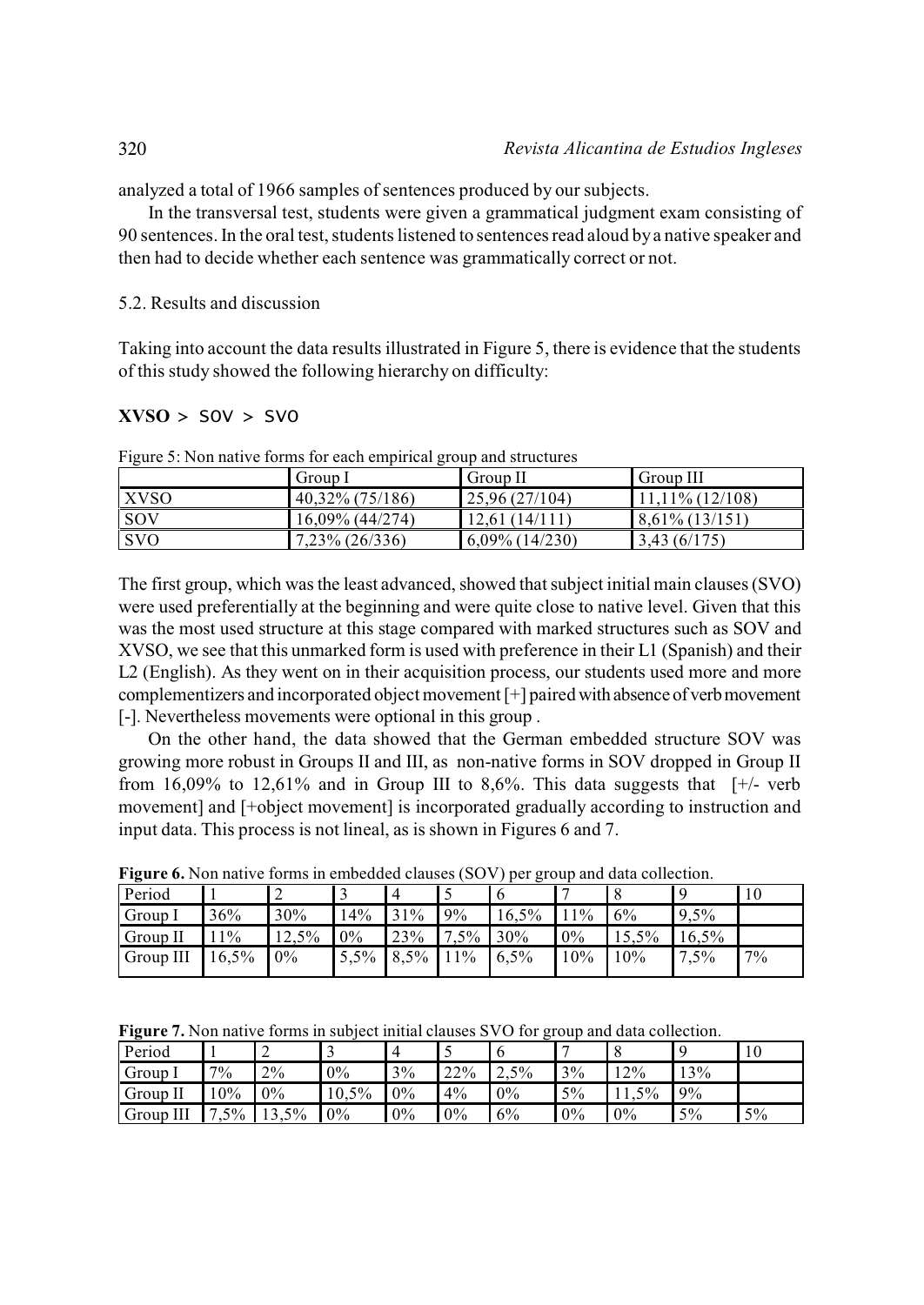#### *Interlanguage Studies in a Cross Cultural Context* 321

Data suggests that movements appear profusely in the non native grammar, but these movements are not internalized as in the native grammar, since optional movement appears sporadically, which indicates that movements are detected by an active process of meta linguistic analysis.

As far as the second working hypothesis is concerned the role of LC-features inherent to explicit complementizers in German, we suggest that there is a lexical acquisition combined with intuition and an active process detecting the absence of verb movement and object movement. Comparing failures on SOV and XVSO, production data shows that in Group I, 16,06% non-native structures were found in embedded clauses (SOV), compared to 40,32% found in non subject initial main clauses (XVSO). In Group II 12,96% SOV errors were found, compared to 25,96% found in inversion structures (XVSO). Data of group III is less evident, but there were still 8,61% failures on SOV compared to 11,11% on XVSO structures.

Having suggested for explicit complementizers with inherent LC-features that a lexical element helps to detect object movement and absence of verb moment, the answer to our third working hypothesis, taking into account our acquisition data, shows that there is evidence that the abstract movement required for non subject initial main clauses (XVSO) is harder to detect. Topicalization (XVSO) in German projects C without complementizer, therefore the verb needs LC-features of the verb in order to be 'spelled out' in C position. The data exposes the fact that this abstract movement is difficult to detect for L2-learners.

The hypothesis regarding the generalization of verb final structures in non-embedded clauses, was confirmed by the data. All the subjects of thisstudy showed SOV generalization in their data. This phenomenon was most evident in the first group, as we can observe in Figure 8.



**Figure 8.** Generalization of SOV in SVO (Group I).

We can observe in data collection number 5 that Group I greatly reduces non native forms in SOV accompanied with a drastic rise of failures on SVO introducing object movement with final verb patterns. As we can see in 6 to 9, non native forms on SOV, once dropped, are maintained on a lower level paired with a generalization of verb final structures in subject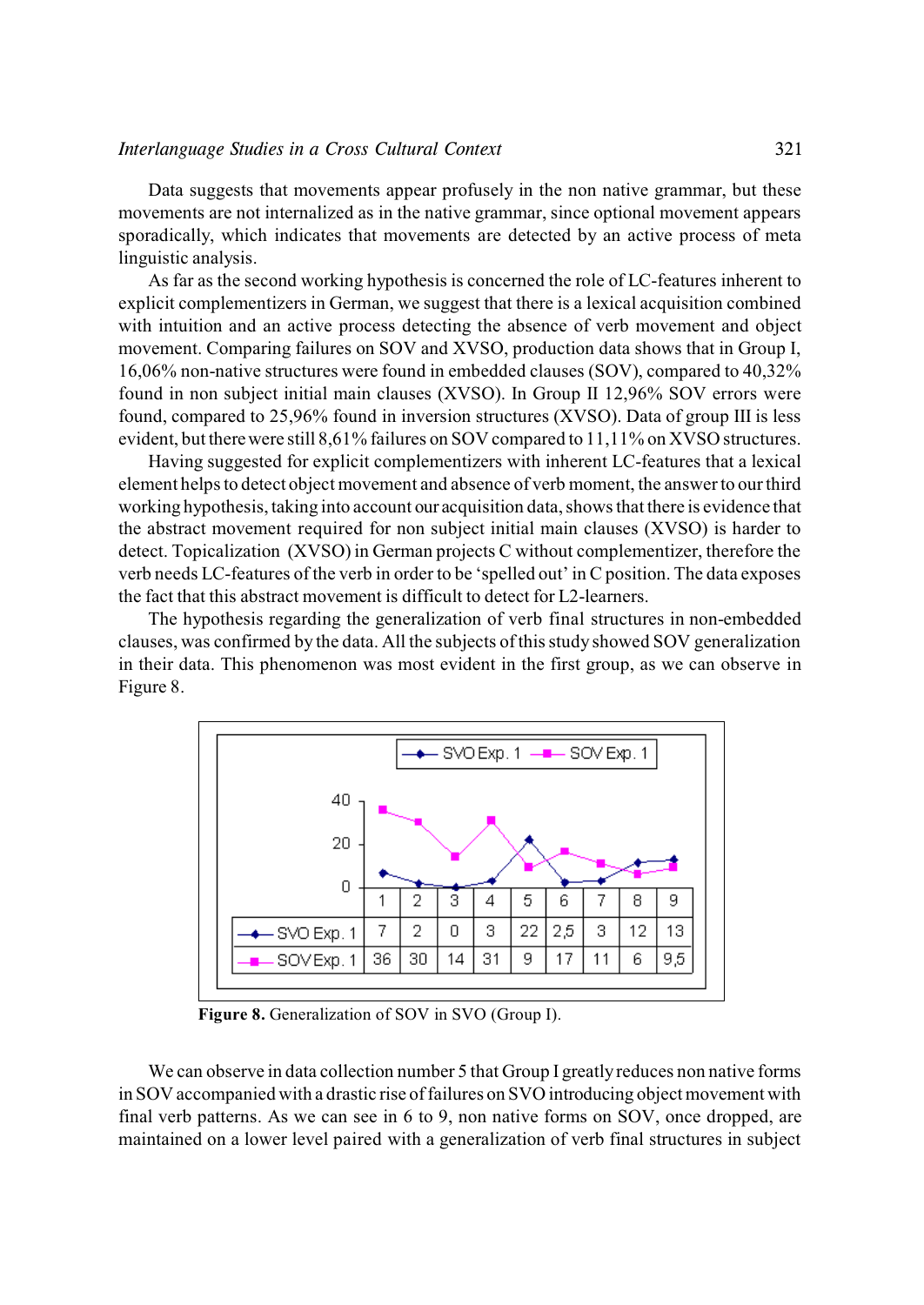

initial main clauses. This pattern is repeated in Group II and III although it is less evident, as we can see in Figures 9 and 10.

**Figure 9.** Generalization of SOV in SVO (Group II).



**Figure 10.** Generalization of SOV in SVO (Group III).

# 6.1. Transversal corpus (children and adolescents)

The acquisition data of this study is taken from the transversal tests of children and adolescents from the Basque Community in Spain aged between 9 and 16 years. A transversal test was given to these children and adolescents, consisting of a writing test, an oral test and a grammar test. All tests were carried out at the same time at different levels. The data is divided into 7 groups, group I to IV, having received two German lessons a week for 3 to 4 years.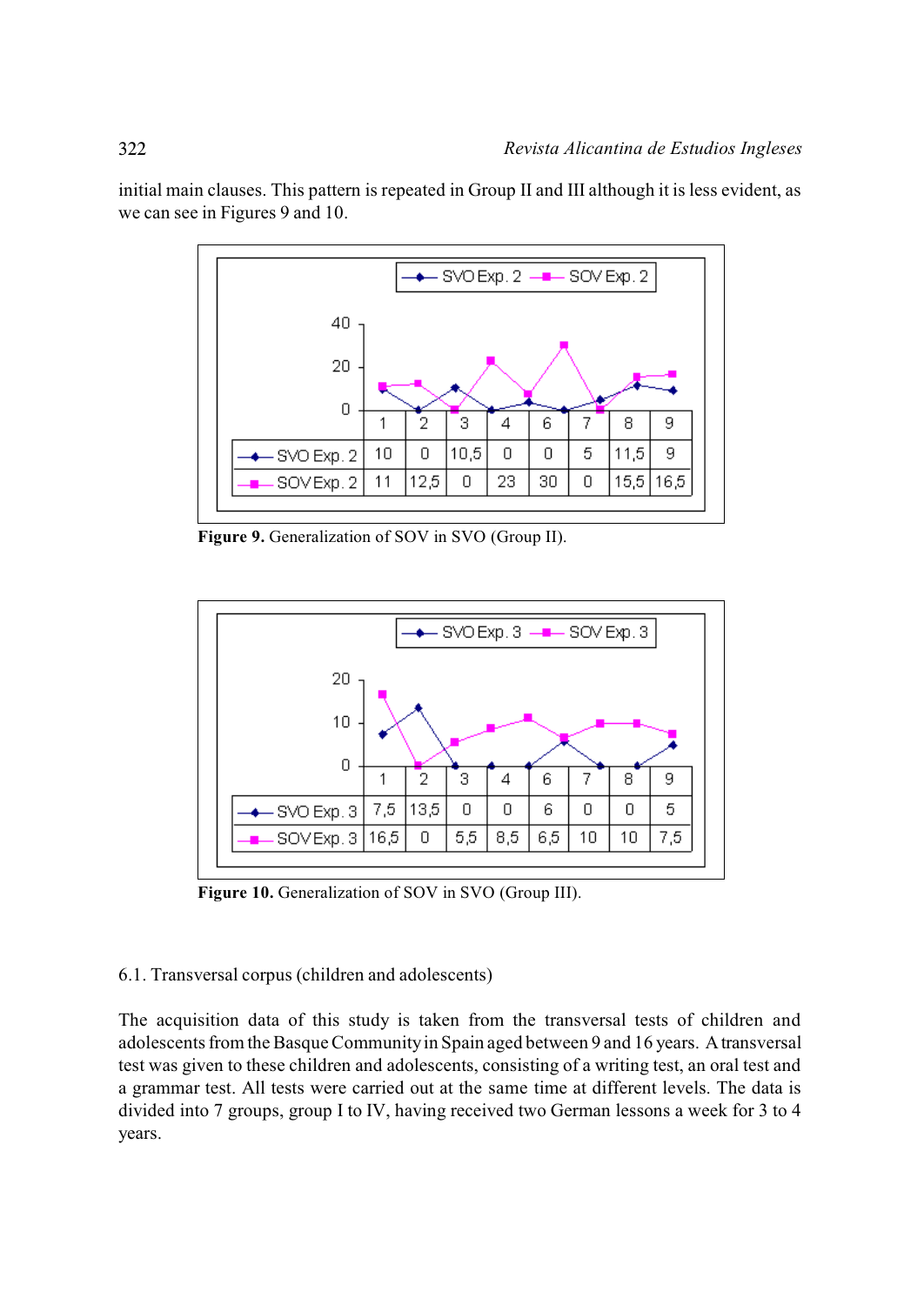### *Interlanguage Studies in a Cross Cultural Context* 323

|              | SOV   | VSO   | <b>SVO</b> | <b>COORD</b> | <b>TOTAL</b> |
|--------------|-------|-------|------------|--------------|--------------|
| $\mathbf{I}$ | 80%   | 59,8% | $100\%$    | 74.1%        | 74,1%        |
| -H           | 85%   | 74,8% | 92,9%      | 87,8%        | 81,4%        |
| Ш            | 22,2% | 38,3% | 91,3%      | 60,5%        | 60,4%        |
| IV           | 41,4% | 52,9% | 92,9%      | 75,0%        | 68,3%        |

#### 9.a*. Written production- % correct production*

The data on free writing skills (9a.) shows that students reveal in their interlanguage a lot of non-native production in SOV-structures. Thus we can see that students produce mostly SVO structures. Verb and Object movement are optional. Pro Drop could also be observed. As with the data of the adult corpus, we find productions with SVO after COMP and VSO after conjunctions which require SVO. So we can see SVO errors with composed tense structures. The hierarchy on difficulty was SOV>COORD>VSO>SVO for these groups.

# *9.b. Transversal Grammar Test - % correct*

| <b>SOV</b> | <b>VSO</b> | <b>SVO</b> | <b>COORD</b> | <b>TOTAL</b> |
|------------|------------|------------|--------------|--------------|
| 68,8       | 68,8       | 81,1       | 62,1         | 69,5         |
| 65,3       | 73,3       | 75,6       | 60,7         | 68,3         |
| 79.4       | 69,3       | 79.9       | 72,3         | 74,6         |
| 67.9       | 66,0       | 84,3       | 67,3         | 71,0         |
|            |            |            |              |              |

As we can see in 9.b the data of the transversal Grammar Test reveals the hierarchy on difficulty:

| <b>COORD</b><br>VSO |  | <b>SOV</b> |  | <b>SVO</b> |
|---------------------|--|------------|--|------------|
|---------------------|--|------------|--|------------|

This hierarchy is identical to the one we see by Grümpel (2000, 2009) and different to that of Zisa.

- a. Students accept Adv SVO structures with errors.
- b. Students accept SVO structures in embedded sentences.
- c. Students accept inversion in embedded sentences as correct.
- d. Students accept LC-features in conjunctions of coordination.
- e. Students accept VSO after the conjunction of coordination.

Group III again confirms the results of Grümpel (2000, 2009) and repeats the results of group I

# VSO>COORD>SOV>SVO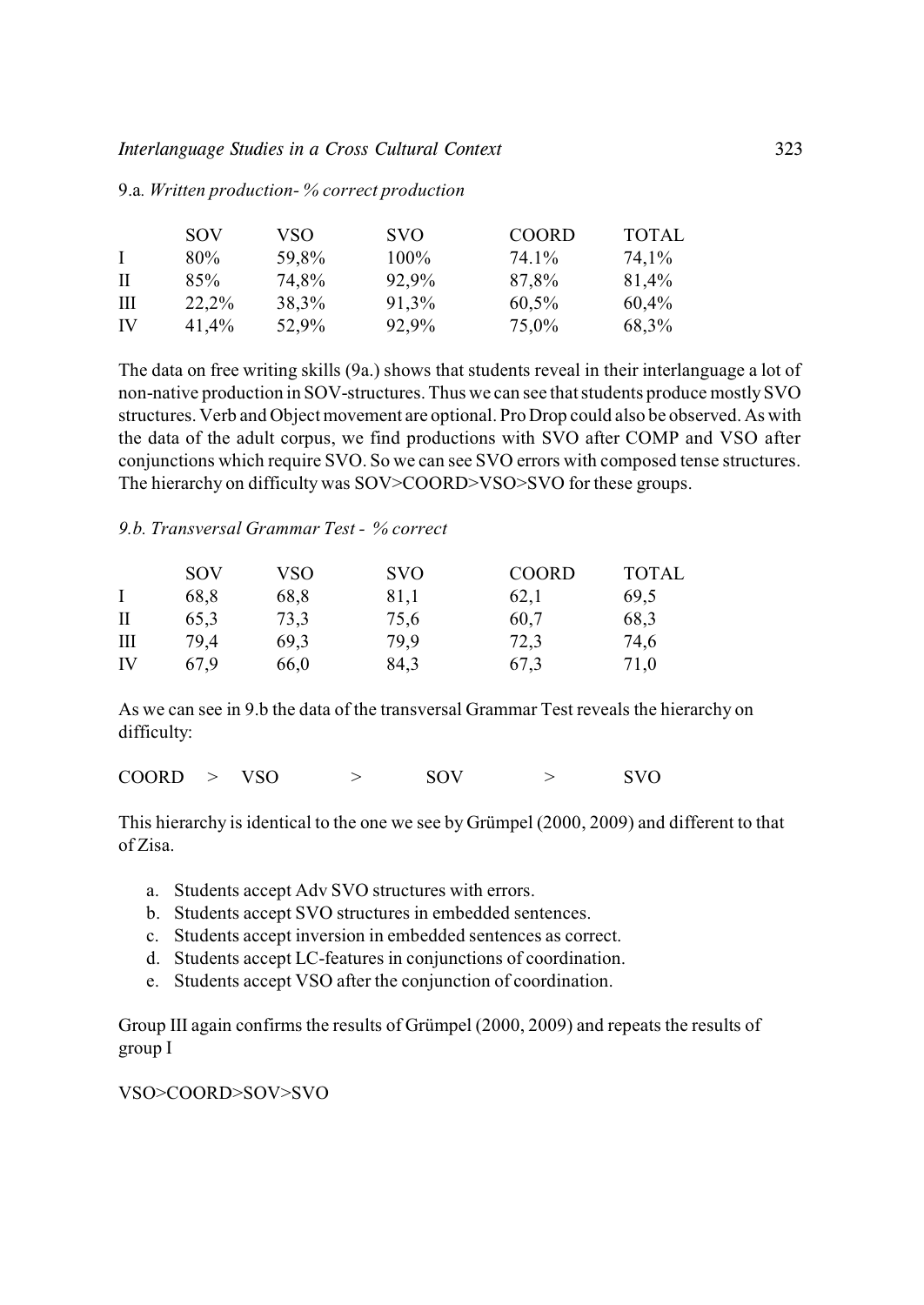Group IV: Hierarchy of difficulty VSO>COORD>SOV>SVO

Group IV also repeats the same hierarchy and we observe evidence in all groups that the typology of errors and the hierarchy of difficulty found by Grümpel is confirmed. There is strong evidence in all tests to the hierarchy of difficulty: SVO – VSO – SOV which claims that the acquisition sequence found by Clahsen, Meisel, Pienemann, seems to be different in an institutional context. In the transversal test of children and adult acquisition we observe the following:

- a. SOV structures are generalized and there is a transfer to SVO and VSO-structures
- b. VSO structures are accepted in coordinated conjunctions and in conjunctions of embedded sentences
- c. In Groups III and IV we can observe the same hierarchy on difficulty: VSO>COORD>SOV>SVO
- d. Inversion (VSO) is less acceptable than (SOV)

The hypothesis of Zwart is that VSO structures require movement of F-features to COMP, but also the movement of LC-features to the verb. The learner has to project COMP without any lexical help. There is evidence in the Interlanguage of these children that there is no triggering of transfer for projection of COMP. Lexical features induce this projection only by lexical items.

| 9.c. |       | Transversal data from the Translation-Test |       |              |              |  |  |  |  |  |  |
|------|-------|--------------------------------------------|-------|--------------|--------------|--|--|--|--|--|--|
|      | SOV   | VSO.                                       | SVO.  | <b>COORD</b> | <b>TOTAL</b> |  |  |  |  |  |  |
|      | 75,6% | 51,7%                                      | 59,3% | 65,2%        | 63,5%        |  |  |  |  |  |  |
| Л    | 42.9% | 69,0%                                      | 64,8% | 55,0%        | 57.9         |  |  |  |  |  |  |

This test only includes subjects with Basque L1. Students with Spanish L1 are excluded. Group I and II study English as their first foreign language (L2) and German as a third foreign language (L3). The data can be easily compared with the subjects of the adult corpus, since they studied English as L2 and German as L3.

In the translation data there was evidence of the following error typology:

- a. Placement errors in adverbs in simple clauses SOV
- b. Word placement errors in SVO after adverbs
- c. Wrong transfer of LC-features to the conjunction of coordination.
- d. SVO order after COMP
- e. No inversion after embedded clauses
- f. Hierarchy on difficulty: VSO-COORD-SOV-SVO

Even this group with Basque L1 shows more difficulty with VSO than with SOV. The placement errors in adverbs (a) could be explained by the English L2 which allows a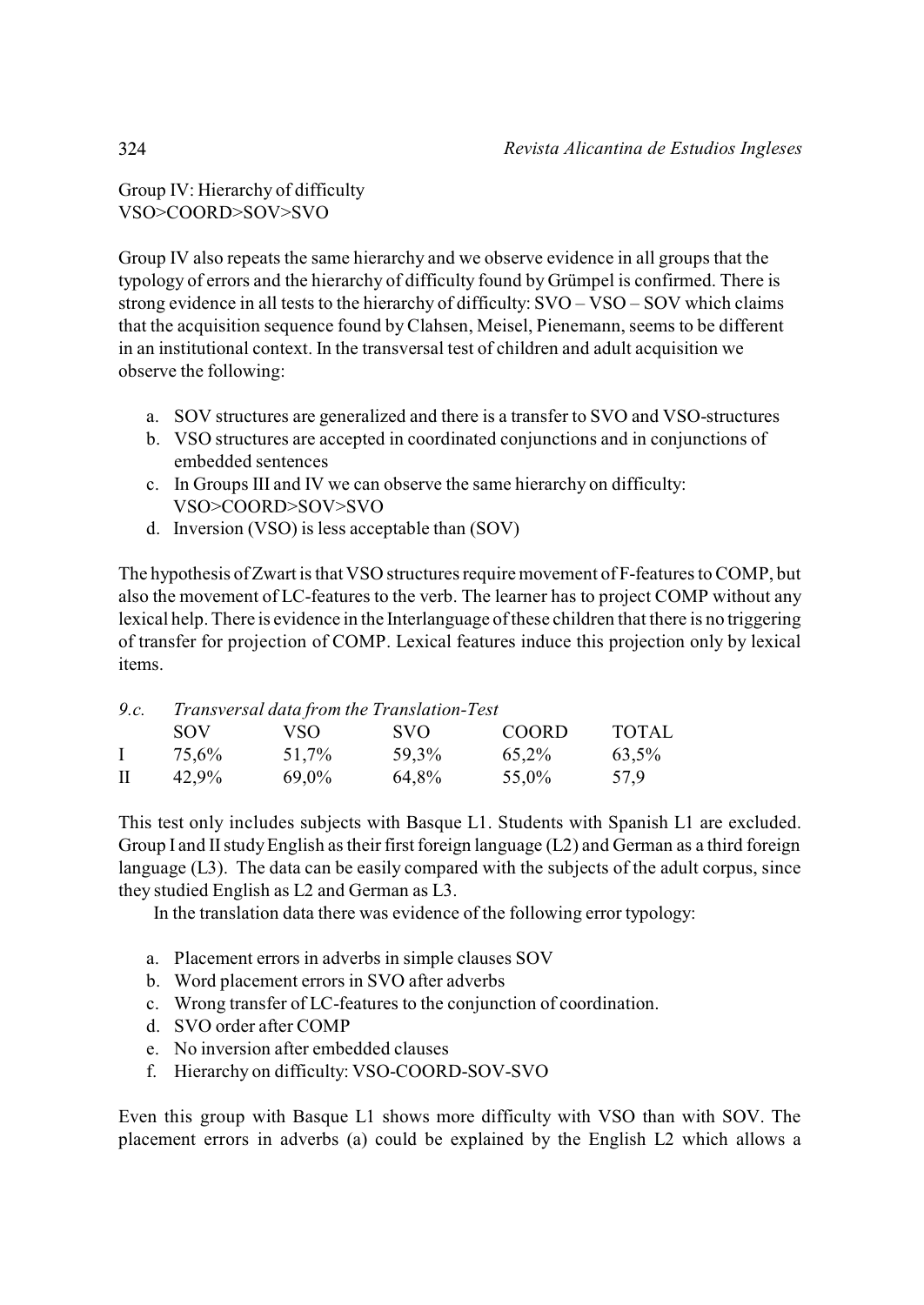placement between Subject and Auxiliary Verb. Evidence for Basque transfer will not be studied in this paper.

# **4. Conclusions**

We have seen that the new data provided by Martínez (2005) shows evidence and the results and hypotheses made by Grümpel (2000) can be confirmed. There is evidence both in the child and adolescent data that the hierarchy of difficulty pointed out by Grümpel is SVO – SOV – VSO. This means that the acquisition sequence in an institutional context seems to be different than the one shown by Clahsen, Meisel, Pienemann in ZISA.

Considering this hypothesis, it was to be expected that object  $[+]$  and verb  $[+]$ -] movement in L2 acquisition by adults can only be achieved as optional movements, this has also ben shown by the child and adolescent corpus.

For the LC-feature, I propose a lexical acquisition which also includes intuition for verb movement, this means, following Zwart, there is evidence for sensibilization to abstract movements. There is movement, but optional movement. In both studies there was evidence for sensibilization to LC-features and verb movement. The results show evidence which supports the sensibilization of abstract movement, but in an optional way.

Learners obviously overgeneralize verb final patterns once they are incorporated into their Interlanguage Grammar, as we can see in the following data. (10a)

| 10.a Overgeneralization of SOV in SVO (Grümpel, 2000) |  |  |                                             |  |  |
|-------------------------------------------------------|--|--|---------------------------------------------|--|--|
| Test<br>$1 \t2 \t3 \t4 \t5 \t6 \t7$                   |  |  |                                             |  |  |
| SVO Gruppe I                                          |  |  | $7\%$ 2\% 0 3\% 22\% 2,5\% 3\% 12\% 13\%    |  |  |
| SOV Gruppe I                                          |  |  | 35\% 30\% 14\% 31\% 9\% 17\% 11\% 6\% 9.5\% |  |  |

An overgeneralization could be observed mainly in the lover levels, Group I. We see that beginning with test 5, students improve in embedded phrases SOV, but at the same time they produce an overgeneralization and show more errors in simple SVO structures.

Finally, a remark on methodology: transversal studies can not deliver the same evidence as longitudinal studies, because they can not take into account evolution and the non-linear process of interlanguage. Therefore, longitudinal studies should be used first to establish the evidence, with transversal data only being used to confirm the findings.

### **References**

Beck, M.L. (1998): "L2 Acquisition and obligatory head movement: English-speaking Learners of German and the Local Impairment Hypothesis", *Studies in second Language Acquisition,* 20, 311-348.

Chomsky, N. (1995): "*The Minimalist Program*", Cambridge: MIT Press.

Grümpel, C. (2000a). *El papel de los principios de la Gramática Universal y de la lengua primera en la adquisición del orden de palabras del alemán por adultos hispanohablantes*. Ph.D. Dissertation, Unversity of Complutense, Madrid, I.U. Ortega y Gasset. Madrid.